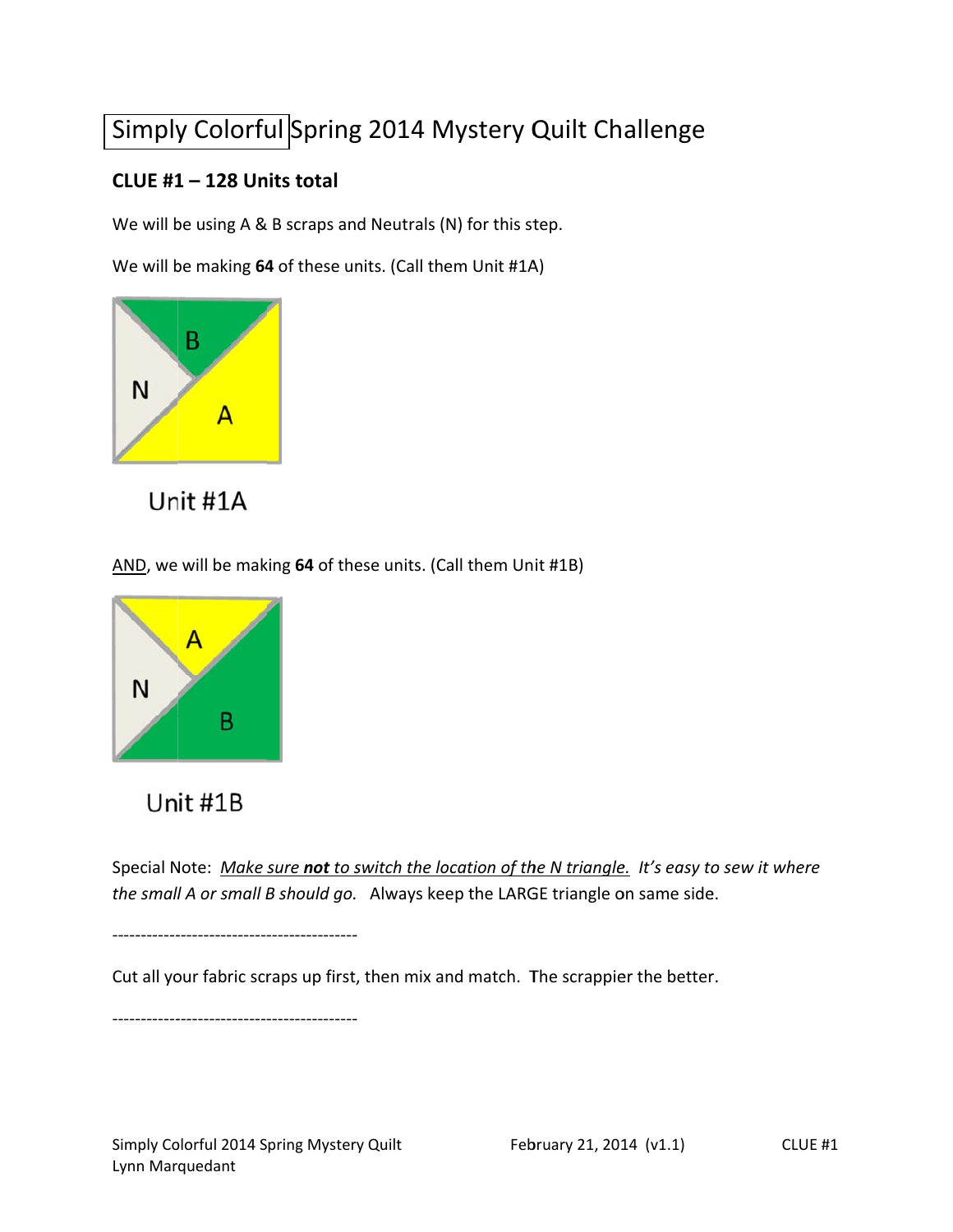Cutting Instructions:

#### To create 128 N triangles:

Cut 32 – 4  $\frac{1}{4}$  x 4  $\frac{1}{4}$  Neutral squares and cut them on both diagonals.



To create 64 Small A Triangles: Cut  $16 - 4$  ¼" x 4 ¼" A squares and cut them on both diagonals.



To create 64 Small B Triangles:

Cut  $16 - 4$  ¼" x 4 ¼" B squares and cut them on both diagonals.



To create 64 Large A Triangles: Cut 32  $-$  3 7/8" x 3 7/8" A squares and cut them on  $\overline{ONE}$  diagonal.



To create 64 Large B Triangles: Cut 32  $-$  3 7/8" x 3 7/8" B squares and cut them on  $\overline{ONE}$  diagonal.